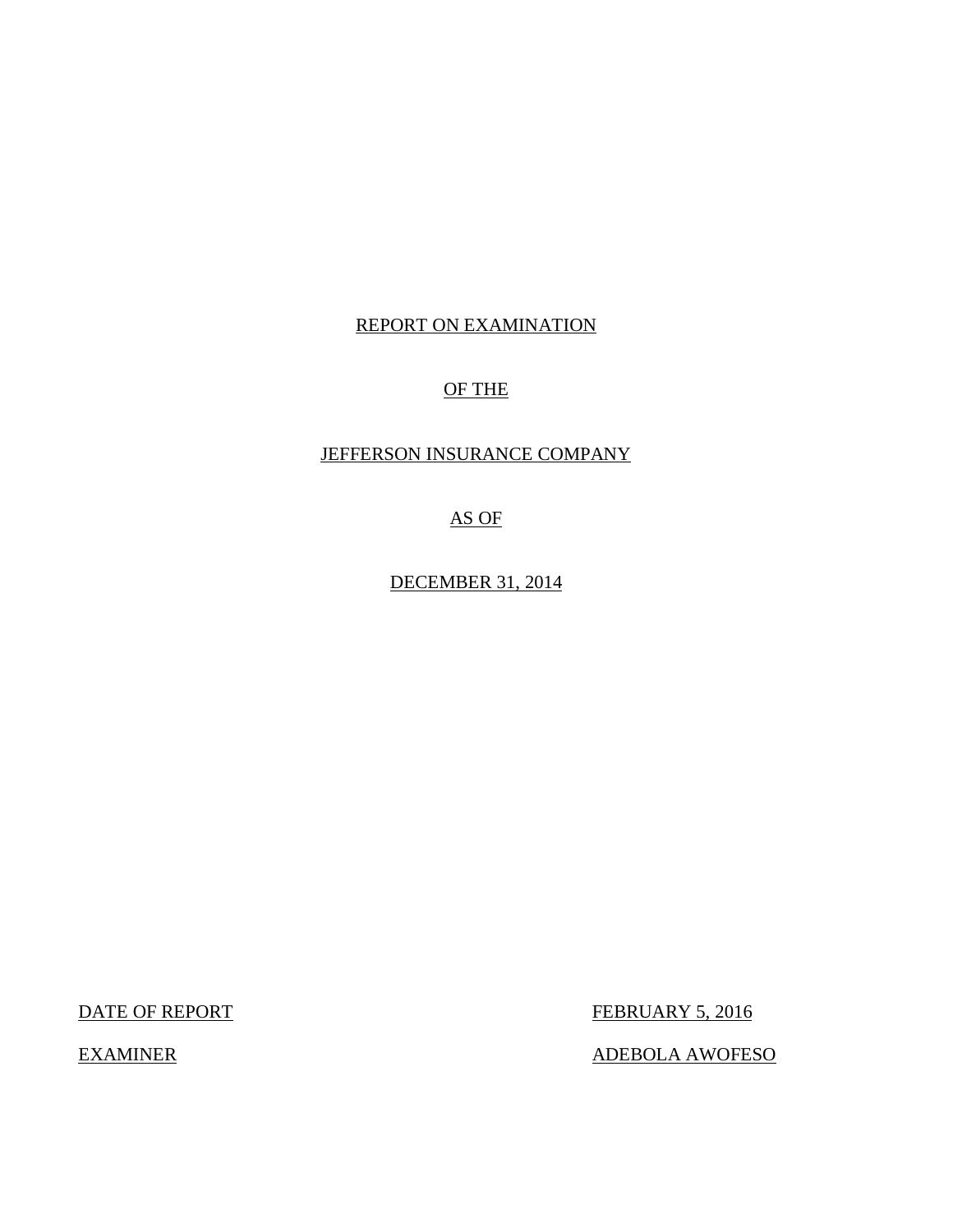## TABLE OF CONTENTS

## ITEM NO. PAGE NO.

| 1  | Scope of Examination                                                                                                                  | $\overline{2}$         |
|----|---------------------------------------------------------------------------------------------------------------------------------------|------------------------|
| 2. | Description of Company                                                                                                                | 3                      |
|    | A. Management<br>B. Territory and plan of operation<br>C. Reinsurance<br>D. Holding company system<br>E. Significant operating ratios | 3<br>5<br>6<br>8<br>11 |
| 3. | <b>Financial Statements</b>                                                                                                           | 12                     |
|    | A. Balance sheet<br>B. Statement of income<br>C. Capital and surplus account                                                          | 12<br>13<br>14         |
| 4. | Losses and loss adjustment expenses                                                                                                   | 15                     |
| 5. | Compliance with prior report on examination                                                                                           | 15                     |
| 6. | Summary of comments and recommendations                                                                                               | 16                     |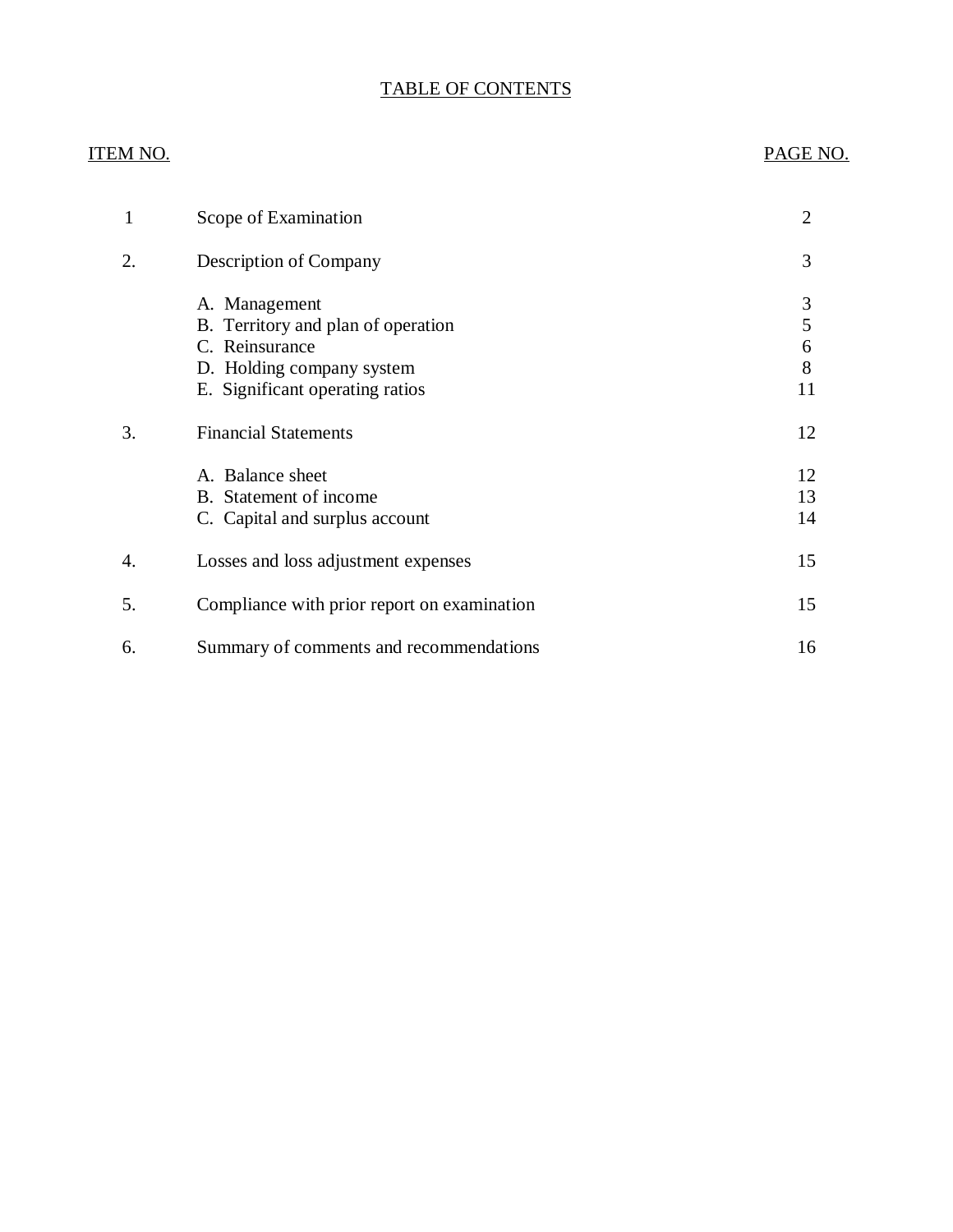

## NEW YORK STATE *DEPARTMENTof*  FINANCIAL SERVICES

Andrew M. Cuomo **Maria T. Vullo** Maria T. Vullo Maria T. Vullo Maria T. Vullo Maria T. Vullo Maria T. Vullo Maria T. Vullo Governor **Acting Superintendent Acting Superintendent** 

February 5, 2016

Honorable Maria T. Vullo Acting Superintendent of Financial Services Albany, New York 12257

Madam:

Pursuant to the requirements of the New York Insurance Law, and in compliance with the instructions contained in Appointment Number 31229 dated October 1, 2014, attached hereto, I have made an examination into the condition and affairs of Jefferson Insurance Company as of December 31, 2014, and submit the following report thereon.

Wherever the designation "the Company" appears herein without qualification, it should be understood to indicate Jefferson Insurance Company.

Wherever the designation "AGA, Inc." appears herein without qualification, it should be understood to indicate AGA, Inc.

Wherever the designation "AGASC" appears herein without qualification, it should be understood to indicate AGA Service Company.

Wherever the term "Department" appears herein without qualification, it should be understood to mean the New York State Department of Financial Services.

The examination was conducted at the Company's administrative office located at 9950 Mayland Drive, Richmond, Virginia 23233.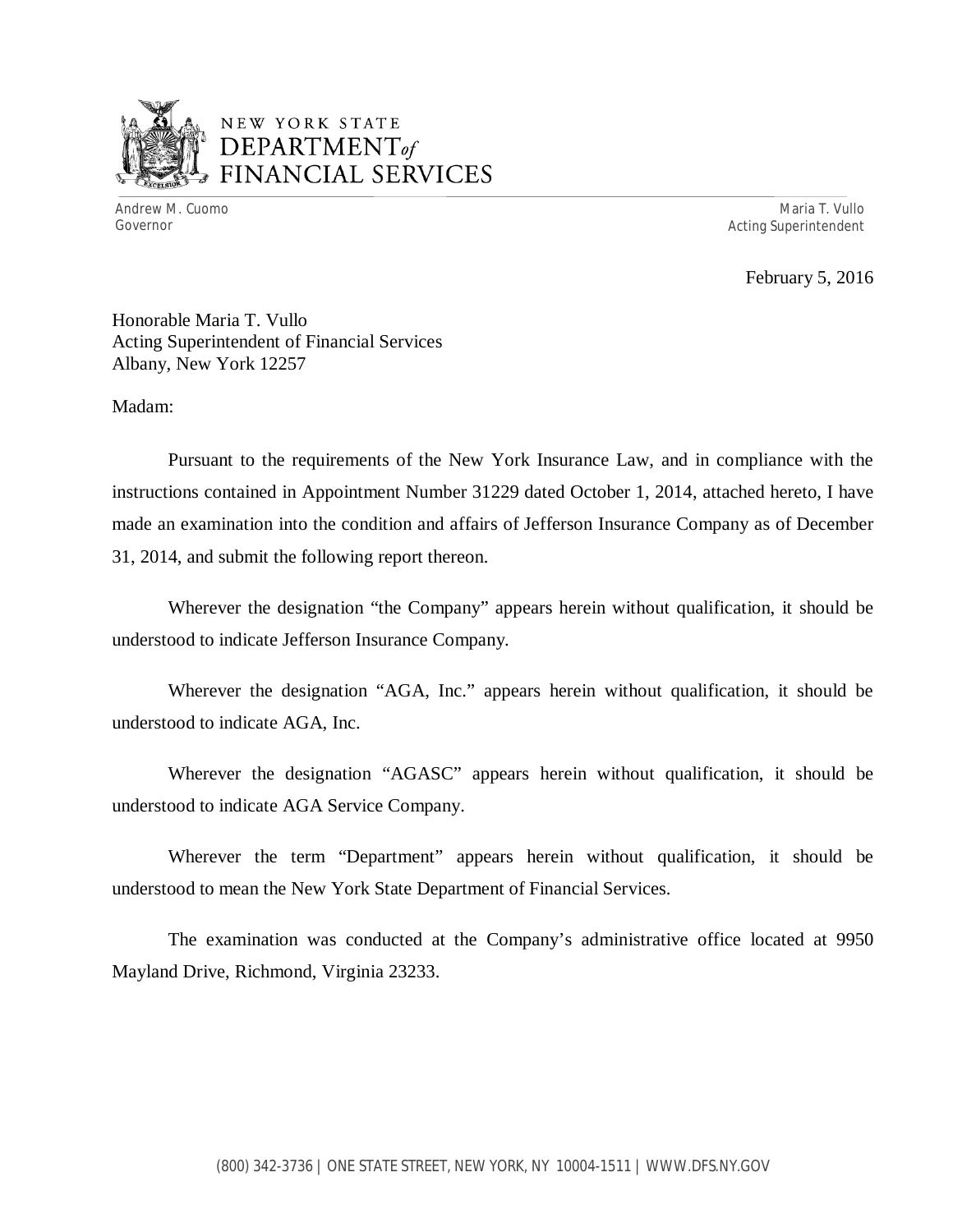#### 1. SCOPE OF EXAMINATION

<span id="page-3-0"></span>The Department has performed a multi-state examination of Jefferson Insurance Company. The previous examination was conducted as of December 31, 2009. This examination covered the five-year period from January 1, 2010 through December 31, 2014. Transactions occurring subsequent to this period were reviewed where deemed appropriate by the examiner.

This examination was conducted in accordance with the National Association of Insurance Commissioners ("NAIC") Financial Condition Examiners Handbook ("Handbook"), which requires that we plan and perform the examination to evaluate the financial condition and identify prospective risks of the Company by obtaining information about the Company including corporate governance, identifying and assessing inherent risks within the Company and evaluating system controls and procedures used to mitigate those risks. This examination also includes assessing the principles used and significant estimates made by management, as well as evaluating the overall financial statement presentation, management's compliance with Statutory Accounting Principles and annual statement instructions when applicable to domestic state regulations.

All financially significant accounts and activities of the company were considered in accordance with the risk-focused examination process. This examination also included a review and evaluation of the Company's own control environment. The examiners relied upon audit work performed by the Company's independent public accountants when appropriate.

This examination report includes a summary of significant findings for the following items as called for in the Handbook:

> Significant subsequent events Company history Corporate records Management and control Fidelity bonds and other insurance Pensions, stock ownership and insurance plans Territory and plan of operation Growth of Company Loss experience Reinsurance Accounts and records Statutory deposits Financial statements Summary of recommendations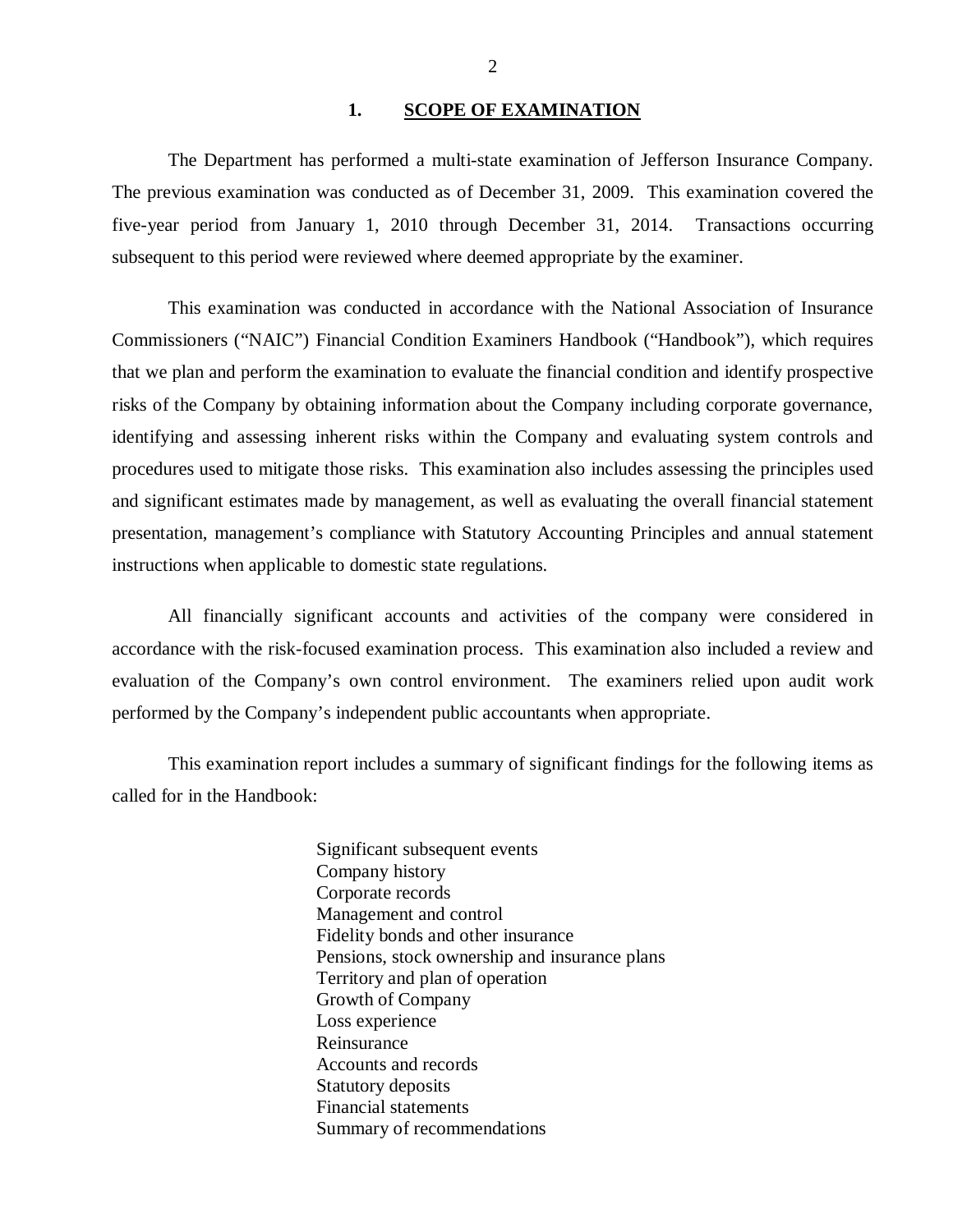This report on examination is confined to financial statements and comments on those matters that involve departures from laws, regulations or rules, or that are deemed to require explanation or description.

#### **2. DESCRIPTION OF COMPANY**

The Company was established under the laws of the State of New York on March 15, 1950, under the name, Jefferson Insurance Company. On February 1, 1952, the corporate name was changed to Jefferson Insurance Company of New York. On July 28, 1999, the corporate name was changed back to Jefferson Insurance Company.

On April 2, 2007, the Company was acquired by AGA Inc. (formerly known as World Access Inc.) from its affiliate Allianz Global Risks US Insurance Company ("AGRUS"). There was no change to the ultimate controlling person as a result of the acquisition, as AGA Inc. is ultimately controlled by Allianz SE. In conjunction with acquisition by AGA, the Company entered into two assumption agreements with AGRUS whereby the Company transferred all of its pre-closing loss and loss adjustment expense reserves to AGRUS.

At December 31, 2014, capital paid in was \$4,181,500 consisting of 41,815 shares of common stock at \$100 par value per share and gross paid in and contributed surplus was \$20,425,248. Gross paid in and contributed surplus increased by \$12,700,000 during the examination period, as follows:

| Date                 | Description                                                                                                   |                          | Amount                       |
|----------------------|---------------------------------------------------------------------------------------------------------------|--------------------------|------------------------------|
| 2010<br>2010<br>2012 | Beginning gross paid in and contributed surplus<br><b>Surplus Contribution</b><br><b>Surplus Contribution</b> | \$5,000,000<br>7,700,000 | \$7,725,248                  |
| 12/31/14             | <b>Total Surplus Contributions</b><br>Ending balance                                                          |                          | \$12,700,000<br>\$20,425,248 |

#### A. Management

Pursuant to the Company's charter and by-laws, management of the Company is vested in a board of directors consisting of not less than seven nor more than fifteen members. The board meets four times during each calendar year. At December 31, 2014, the board of directors was comprised of the following eleven members: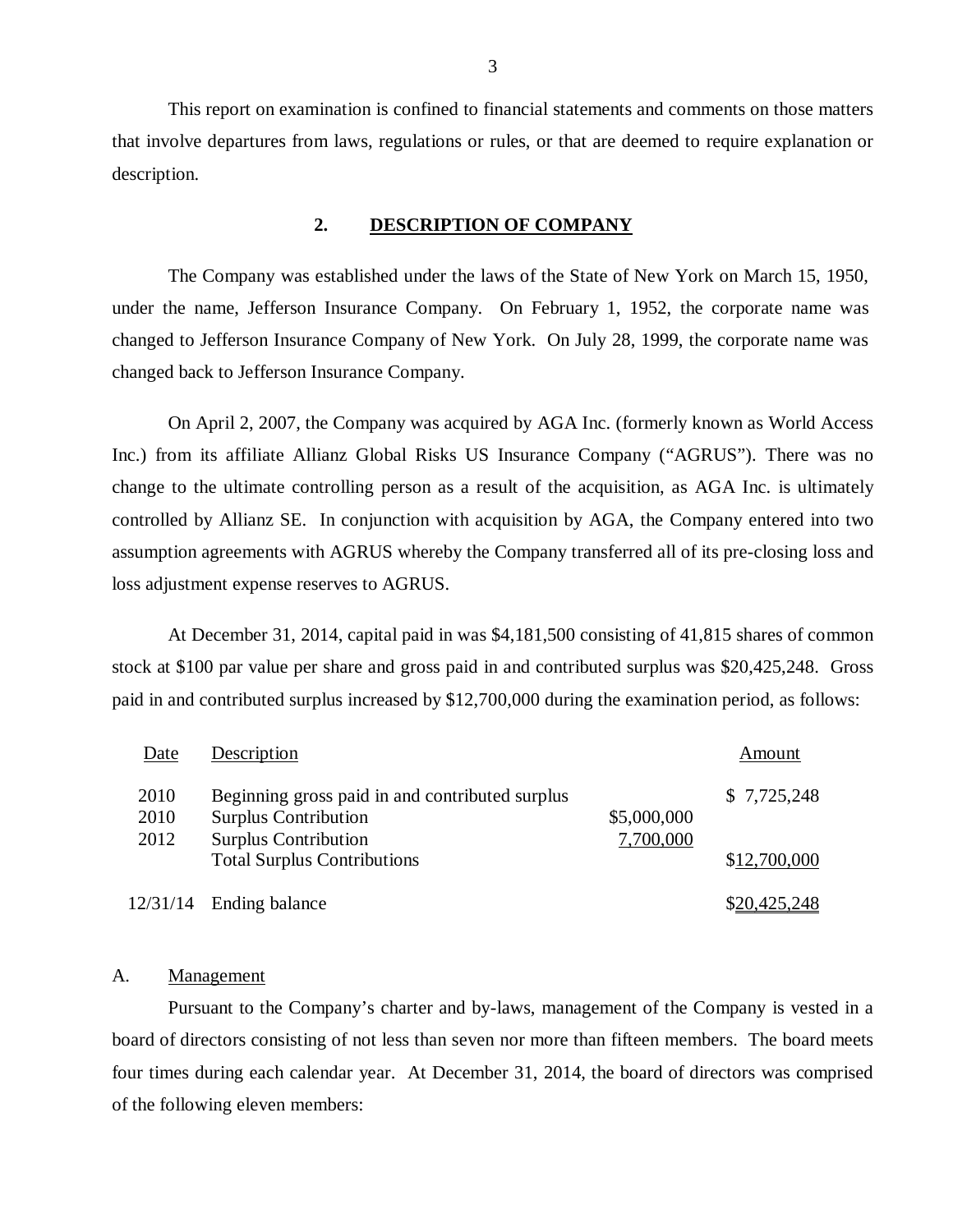Name and Residence

Charles Bowman Richmond, VA

Robert Cavaliere Chesterfield, VA

Frederick Faett Glen Allen, VA

Remi Grenier Paris, France

Peter Lefkin Washington, DC

Norbert Lommer Milano, Italy

Laurence Maurice Paris, France

Arthur Moossmann New York, NY

Michael Nelson Midlothian, VA

Carsten Scheffel London, United Kingdom

Frank Wilson Richmond, VA

#### Principal Business Affiliation

Managing Partner, Cypress Advisor

Vice President and Chief Product Officer, AGA, Inc.

Vice President, Chief Legal & Compliance Officer, AGA, Inc.

President and Chief Executive Officer of Executive Committee, Allianz Global Assistance Group. Chairman of the Board, AGA, Inc. and Jefferson Insurance Company

Senior Vice President, Allianz of America Corporation

Chief Audit Executive, Allianz S.p.A.

Chief Financial Officer, Allianz Global Assistance Group

Chief Regions & Markets Officer, Allianz Global Corporate & Specialty, North America

President & Chief Executive Officer, AGA, Inc. and AGASC President, Jefferson Insurance Company

Chief Executive Officer, Regional Unit London Allianz Global Corporate & Specialty

Controller and Treasurer, AGA, Inc.

4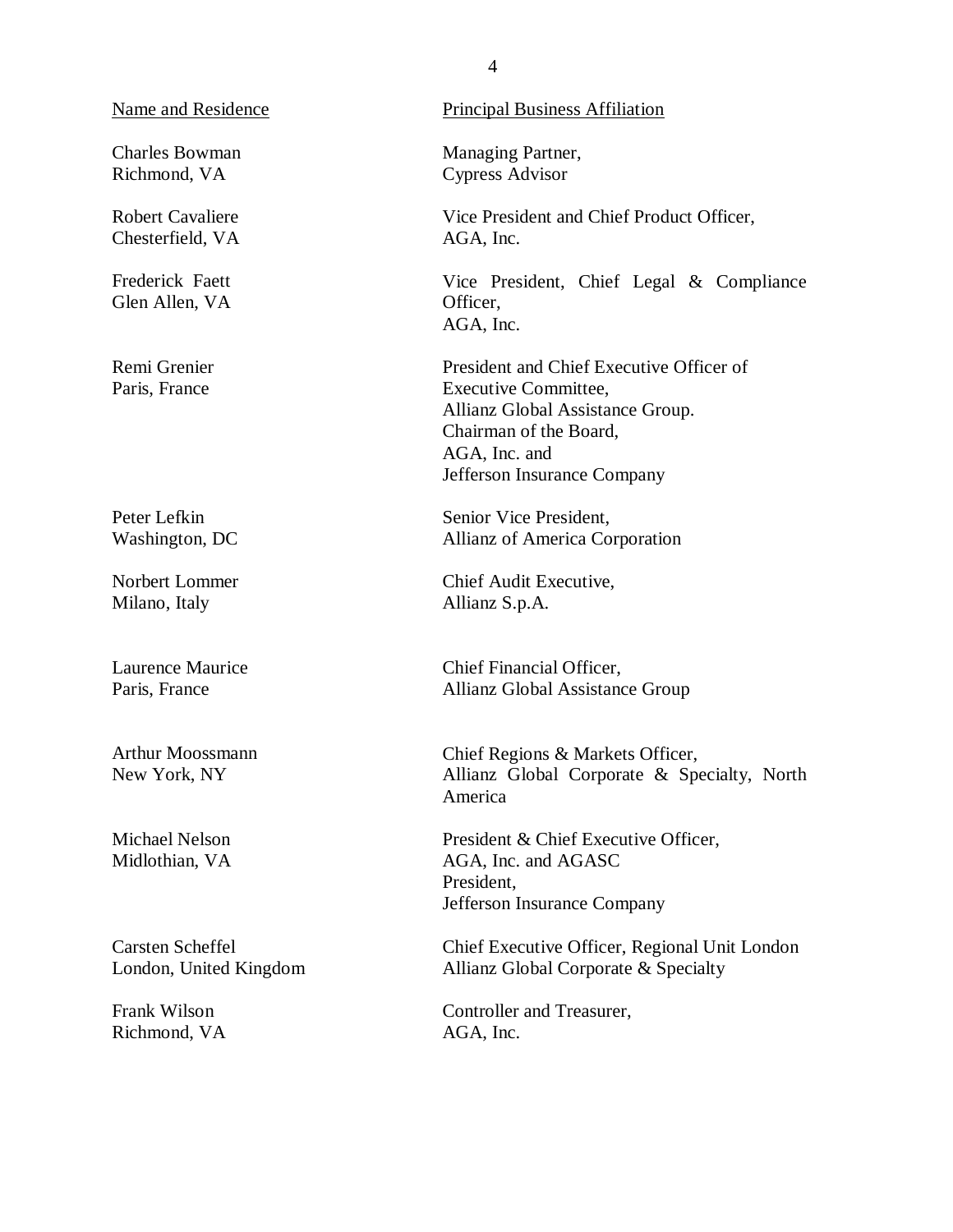A review of the minutes of the board of directors' meetings held during the examination period indicated that the meetings were generally well attended and each board member had an acceptable record of attendance

As of December 31, 2014, the principal officers of the Company were as follows:

| Name                    | Title                         |
|-------------------------|-------------------------------|
| <b>Michael Nelson</b>   | President                     |
| Frederick M. Faett      | Secretary and General Counsel |
| Frank Wilson            | Treasurer                     |
| Remi Grenier            | Chairman of the Board         |
| <b>Robert Cavaliere</b> | Vice President                |

#### B. Territory and Plan of Operation

As of December 31, 2014, the Company was licensed to write business in all fifty states and the District of Columbia.

As of the examination date, the Company was authorized to transact the kinds of insurance as defined in the following numbered paragraphs of Section 1113(a) of the New York Insurance Law:

| P <u>aragraph</u> | Line of Business                            |
|-------------------|---------------------------------------------|
| 3                 | Accident & health                           |
| 4                 | Fire                                        |
| 5                 | Miscellaneous property                      |
| 6                 | Water damage                                |
| 7                 | Burglary and theft                          |
| 8                 | <b>Glass</b>                                |
| 9                 | Boiler and machinery                        |
| 12                | Collision                                   |
| 13                | Personal injury liability                   |
| 14                | Property damage liability                   |
| 16                | Fidelity and surety                         |
| 17                | Credit                                      |
| 19                | Motor vehicle and aircraft physical damage. |
| 20                | Marine and inland marine                    |
| 21                | Marine protection and indemnity             |
|                   |                                             |

Based on the lines of business for which the Company is licensed, and the Company's current capital structure, and pursuant to the requirements of Articles 13 and 41 of the New York Insurance Law, the Company is required to maintain a minimum surplus to policyholders in the amount of \$4,181,500.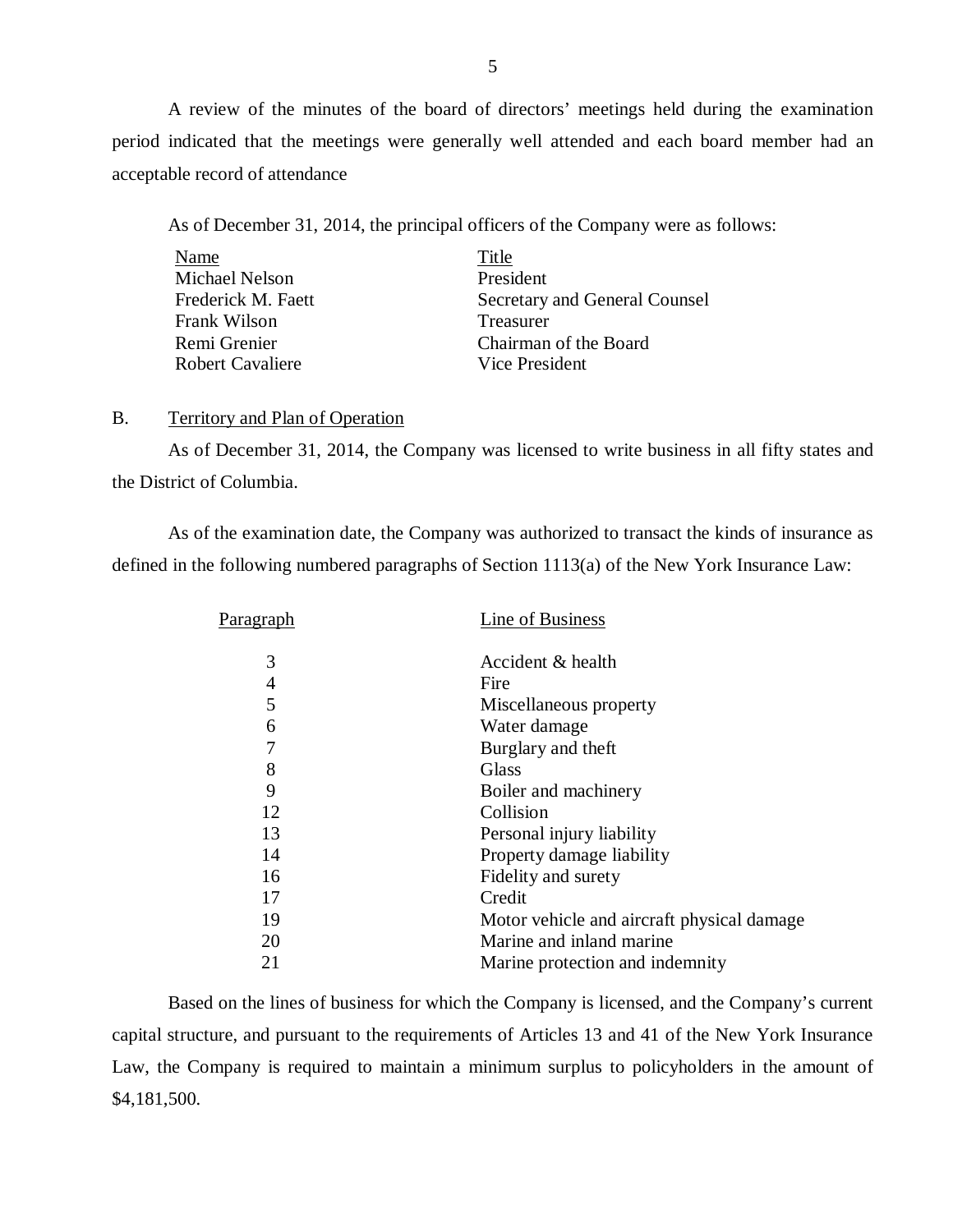The following schedule shows the direct premiums written by the Company both in total and in New York for the period under examination:

#### DIRECT WRITTEN PREMIUMS

| Calendar Year New York State |                | <b>Total Premiums</b> | Premiums Written in New York State as<br>a Percentage of Total Premium |
|------------------------------|----------------|-----------------------|------------------------------------------------------------------------|
| 2010                         | \$<br>$\theta$ | \$200,438,935         | $0.00\%$                                                               |
| 2011                         | \$<br>$\Omega$ | \$227,156,126         | $0.00\%$                                                               |
| 2012                         | \$<br>$\Omega$ | \$262,011,661         | $0.00\%$                                                               |
| 2013                         | \$<br>$\Omega$ | \$313,809,767         | 0.00%                                                                  |
| 2014                         | \$<br>$\theta$ | \$378,278,734         | $0.00\%$                                                               |
|                              |                |                       |                                                                        |

The Company offers a wide range of insurance products and services, including travel insurance and financial institution travel-related and bank card enhancement coverages, event ticket protection coverages, and such other coverages as mutually agreed, included on policies, including but not limited to: baggage loss or delay, emergency medical or dental expenses, collision damage insurance, ticket insurance, personal effects, travel accident, travel delay, trip cancellation, inconvenience or interruption, vacation delay, purchase/security insurance, extended warranty, missed connection, vehicle return, evacuation and repatriation coverages, as well as accident/health insurance and such other insurance coverages as the parties agree to from time to time. The Company products are distributed through travel agencies, airlines, resorts and other suppliers of travel, using traditional (mail, telephone, facsimile) and online channels.

#### C. Reinsurance

#### Assumed

The Company assumed no business during the examination period

#### **Ceded**

The Company structured its ceded reinsurance program on its direct business to limit its maximum exposure through various quota share reinsurance treaties and catastrophe excess of loss reinsurance.

The following is a description of the Company's ceded reinsurance program in effect at December 31, 2014: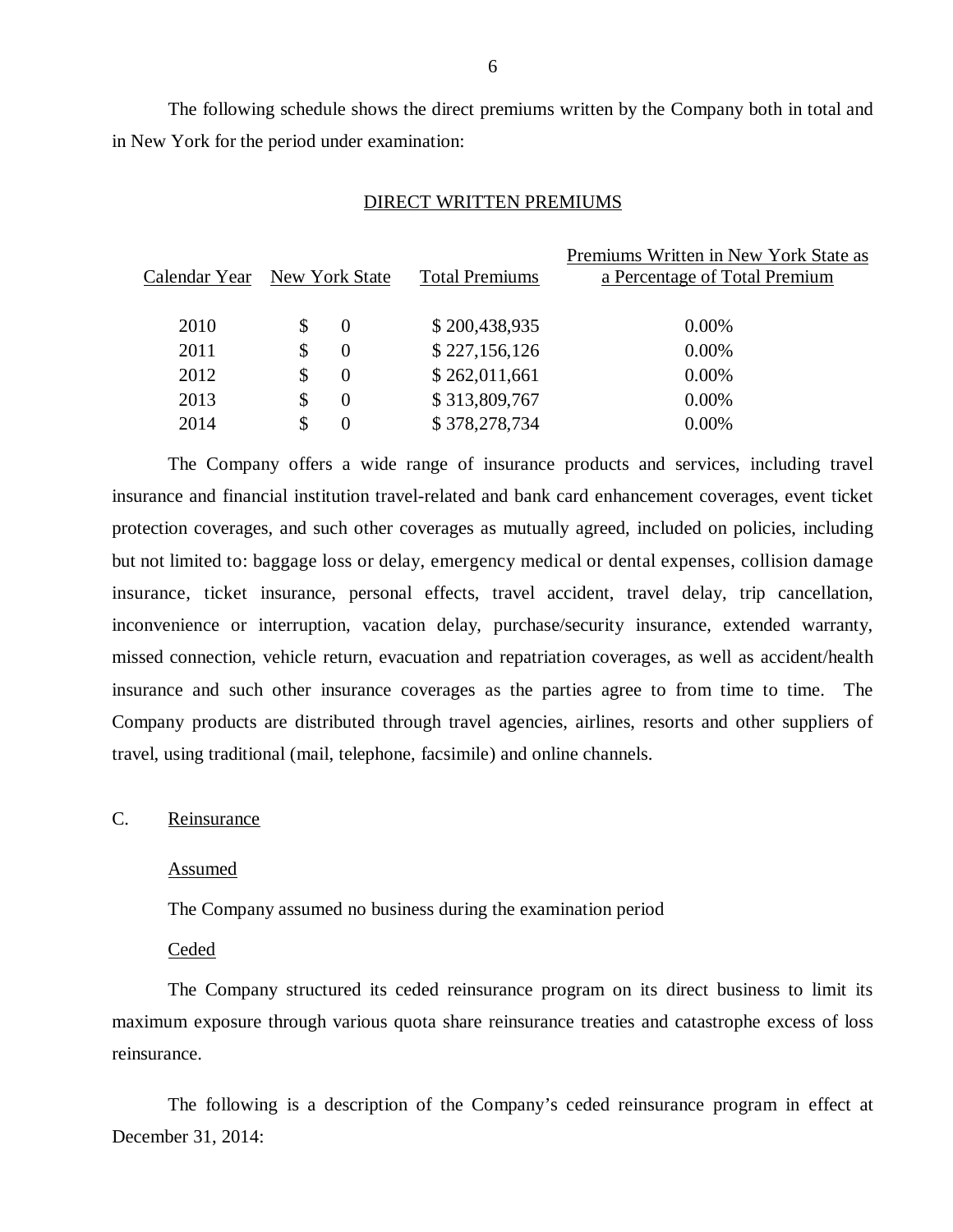#### Type of treaty Cession

Travel/Casualty:

Travel/Casualty:

Quota Share 80% quota share of the travel insurance, event ticket and 80% Unauthorized registration fee risks underwritten by the Company.

Catastrophe Excess of Loss  $\qquad \qquad \text{64,500,000 excess of } \text{6500,000}$  1st layer, 5 Layers. Layers (in  $(\bigoplus$  Euros)  $\bigoplus$ ,000,000 excess of  $\bigoplus$ ,000,000 2<sup>nd</sup> layer 100% Unauthorized  $\bigoplus_{n=0}^{\infty} 0.000,000$  excess of  $\bigoplus_{n=0}^{\infty} 0.000,000$  3<sup>rd</sup> layer. €10,000,000 excess of €20,000,000 4th layer and  $\text{ } \infty 12,000,000$  excess of  $\text{ } \infty 30,000,000$  5<sup>th</sup> layer.

Reinsurance agreements and amendments with affiliates were reviewed for compliance with Article 15 of the New York Insurance Law. It was noted that all affiliated reinsurance agreements were filed with the Department pursuant to the provisions of Section  $1505(d)(2)$  of the New York Insurance Law.

All significant ceded reinsurance agreements in effect as of the examination date were reviewed and found to contain the required clauses, including an insolvency clause meeting the requirements of Section 1308 of the New York Insurance Law.

At December 31, 2014 the Company reported approximately \$77.9 million in reinsurance recoverables. Approximately \$65 million of these recoverables represent reserve credits taken in association with the reinsurance treaties with AGA International SA ("AGA International"). These reinsurance recoverables are the Company's most significant financial item. Ultimately, the Company's most significant financial risk is its ability to collect on the reinsurance recoverables. This risk is offset by a \$70 million letter of credit issued on behalf of AGA International, naming the Company as beneficiary.

Examination review found that the Schedule F data reported by the Company in its filed annual statement accurately reflected its reinsurance transactions. Additionally, management has represented that all material ceded reinsurance agreements transfer both underwriting and timing risk as set forth in the NAIC Accounting Practices & Procedures Manual, Statement of Statutory Accounting Principle ("SSAP") No. 62R. Representations were supported by appropriate risk transfer analyses and an attestation from the Company's Chief Executive Officer and Chief Financial Officer pursuant to the NAIC Annual Statement Instructions. Additionally, the examination review indicated that the Company was not a party to any finite reinsurance agreements. All ceded

7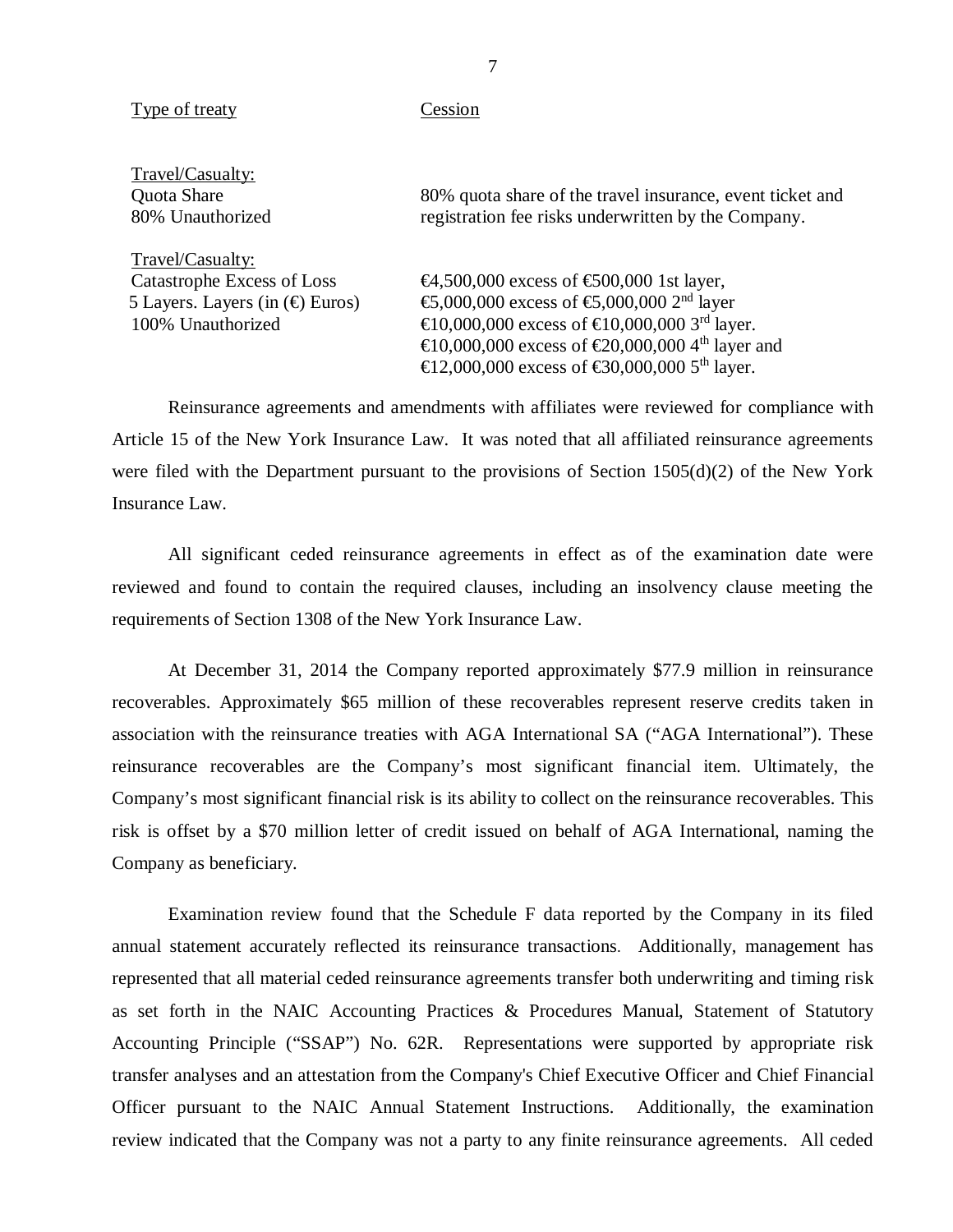<span id="page-9-0"></span>reinsurance agreements were accounted for utilizing reinsurance accounting as set forth in paragraphs 18 through 27 of SSAP No. 62R.

#### D. Holding Company System

The Company is a member of the Allianz Group. The Company is a 100% wholly-owned subsidiary of AGA Inc. (formerly known as World Access, Inc. ("WAI"), a District of Columbia holding company, which is ultimately controlled by Allianz SE, a European Company.

A review of the Holding Company Registration Statements filed with this Department indicated that such filings were complete and were filed in a timely manner pursuant to Article 15 of the New York Insurance Law and Department Regulation 52.



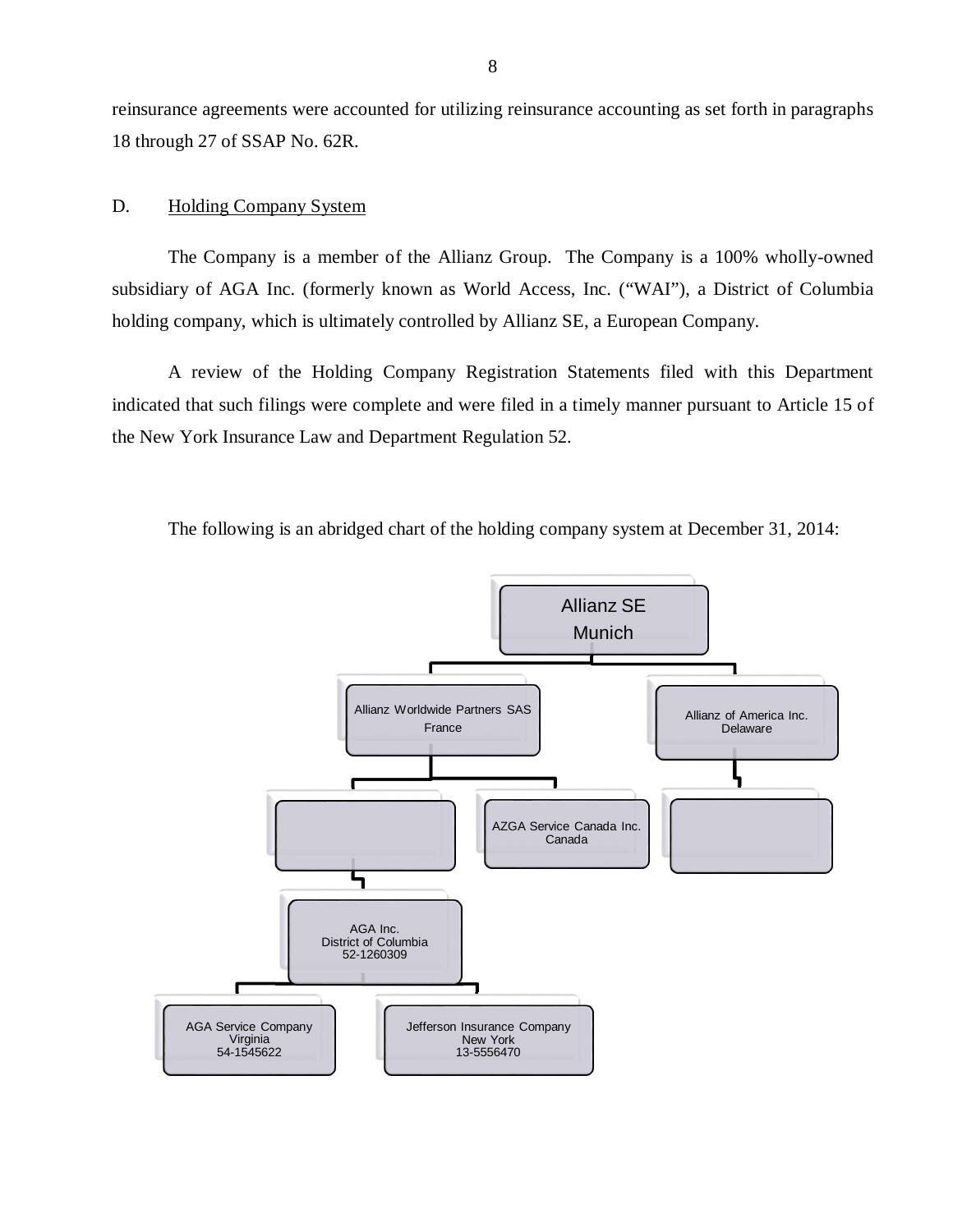At December 31, 2014, the Company was a party to the following agreements with other members of its holding company system. Any reference to "the sale" refers to the sale of the Company to AGA, Inc. as noted in Item 2 of this report:

#### Administrative Service Agreement

Effective April 2, 2007, the Company entered into an administrative agreement with Allianz Global Risk US Insurance Company ("AGRUS"), whereby AGRUS provides administrative services with respect to (i) any and all insurance policies effected, bound or issued by the Company prior to the effective date of the sale which are reinsured by AGRUS; (ii) any and all third party reinsurance agreements of the Company which are in force as of the closing date of the sale, applicable to the pre-sale insurance policies and (iii) any and all other liabilities or obligations of the Company arising prior to the closing date of the sale which have been assigned to and assumed by AGRUS pursuant to the assumption agreement. The agreement was filed with this Department pursuant to Section 1505(d) of the New York Insurance Law.

#### Management Service Agreement

Effective June 1, 2007, the Company entered into a management service agreement with AGASC, whereby AGASC provides certain administrative and management services for the Company, including but not limited to facilities, management, personnel, claim adjustment and services required for the conduct of business. This agreement was amended and restated effective October 1, 2007. The amended agreement supersedes the original in its entirety. The agreement was filed with this Department pursuant to Section 1505(d) of the New York Insurance Law.

#### Investment Management Agreement

Effective November 4, 2011, the Company entered into an investment management agreement with Pacific Investment Management Company, LLC ("PIMCO"), whereby PIMCO will provide investment management services with respect to the Company's invested assets, in accordance with the terms specified in the agreement. The agreement was filed with this Department pursuant to Section 1505(d) of the New York Insurance Law.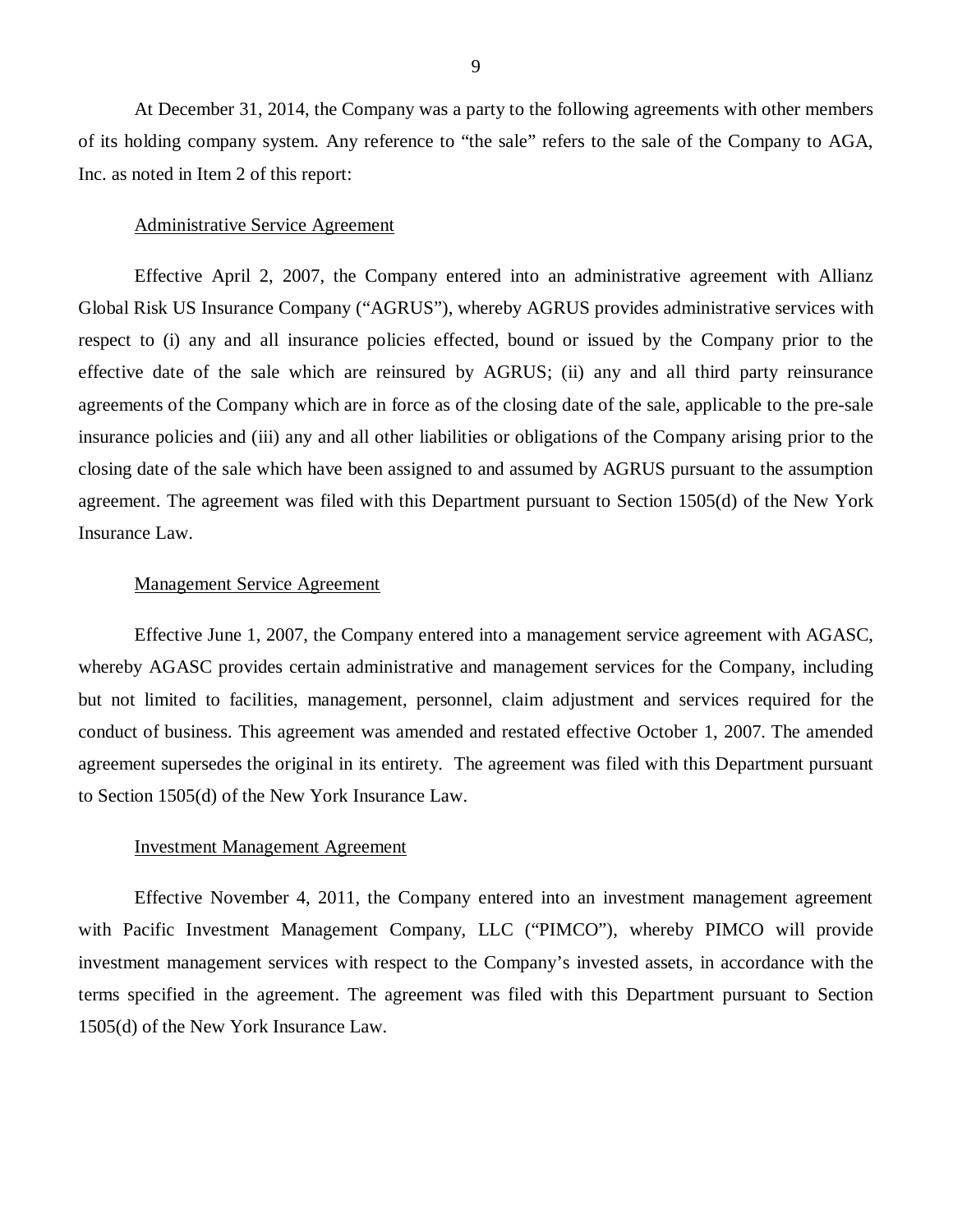### Investment Advisory Agreement

Effective March 1, 2012, the Company entered into an investment advisory agreement with Allianz Investment Management LLC ("AIM"), whereby AIM will provide investment advisory services and investment operations services and support to the Company. The parties agree that no fees shall be paid in consideration for the service provided. The agreement was filed with this Department pursuant to Section 1505(d) of the New York Insurance Law.

#### Producer Agreement

Effective June 1, 2007, the Company entered into a producer agreement with AGASC, whereby AGASC provides certain services for the Company, including but not limited to, the underwriting, issuance and administration of insurance products. This agreement was amended and restated effective July 1, 2008 and May 1, 2013. The amended agreement supersedes the original in its entirety. The agreement was filed with this Department pursuant to Section 1505(d) of the New York Insurance Law.

### Tax Allocation Agreement

Effective January 1, 2007, the Company entered into a tax allocation agreement with AGA, Inc. and its subsidiaries and affiliates. Pursuant to the terms of the agreement, the parties will file consolidated federal income tax returns. The agreement provides that the Company's tax liability on a consolidated basis will not exceed its liability had it been filed on a stand-alone basis. The agreement was filed with this Department pursuant to Section 1505(d) of the New York Insurance Law.

The following affiliated reinsurance agreements are also included in the description of the Company's ceded reinsurance program in Item 2C of this report:

#### Quota Share Reinsurance Agreement

Effective June 1, 2007, the Company entered into a quota share reinsurance agreement with Mondial Assistance, Inc. ("MAI"), now known as AGA International SA, whereby the Company cedes a 90% quota share interest of its liabilities of the Company relating to its travel and casualty insurance, financial institution travel-related and bankcard enhancement lines of business. This agreement was amended on January 1, 2011, changing the ceding percentage to 80%. The agreement was filed with this Department pursuant to Section 1505(d) of the New York Insurance Law.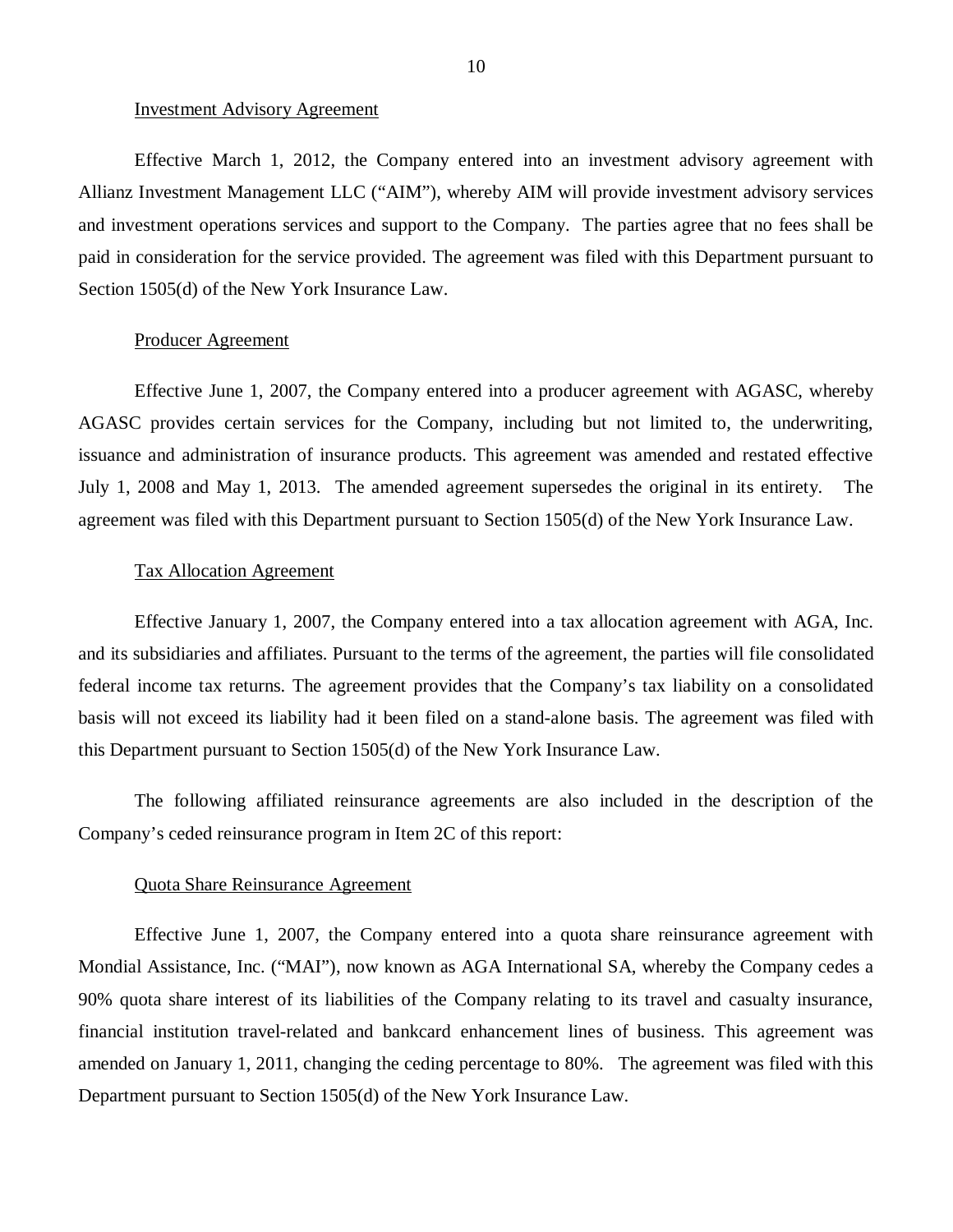#### <span id="page-12-0"></span>Catastrophe Excess of Loss Agreement

Effective January 1, 2014, the Company entered into an annual excess of loss reinsurance agreement with AGA International SA, whereby the Company is protected against an aggregation of losses and/or catastrophic events for a portion of any insurance contract risk that the Company retains for its own account. The agreement was filed with this Department pursuant to Section 1505(d) of the New York Insurance Law.

## E. Significant Operating Ratios

The following ratios have been computed as of December 31, 2014, based upon the results of this examination:

| Net premiums written to surplus as regards policyholders                               | 166%  |
|----------------------------------------------------------------------------------------|-------|
| Liabilities to liquid assets (cash and invested assets less investments in affiliates) | 34%   |
| Premiums in course of collection to surplus as regards policyholders                   | $0\%$ |

All of the above ratios fall within the benchmark ranges set forth in the Insurance Regulatory Information System of the National Association of Insurance Commissioners.

The underwriting ratios presented below are on an earned/incurred basis and encompass the fiveyear period covered by this examination:

|                                              | Amounts       | Ratios  |
|----------------------------------------------|---------------|---------|
| Losses and loss adjustment expenses incurred | \$82,759,035  | 33.53%  |
| Other underwriting expenses incurred         | 136,763,632   | 55.42   |
| Net underwriting gain                        | 27, 275, 775  | 11.05   |
| Premiums earned                              | \$246,798,442 | 100.00% |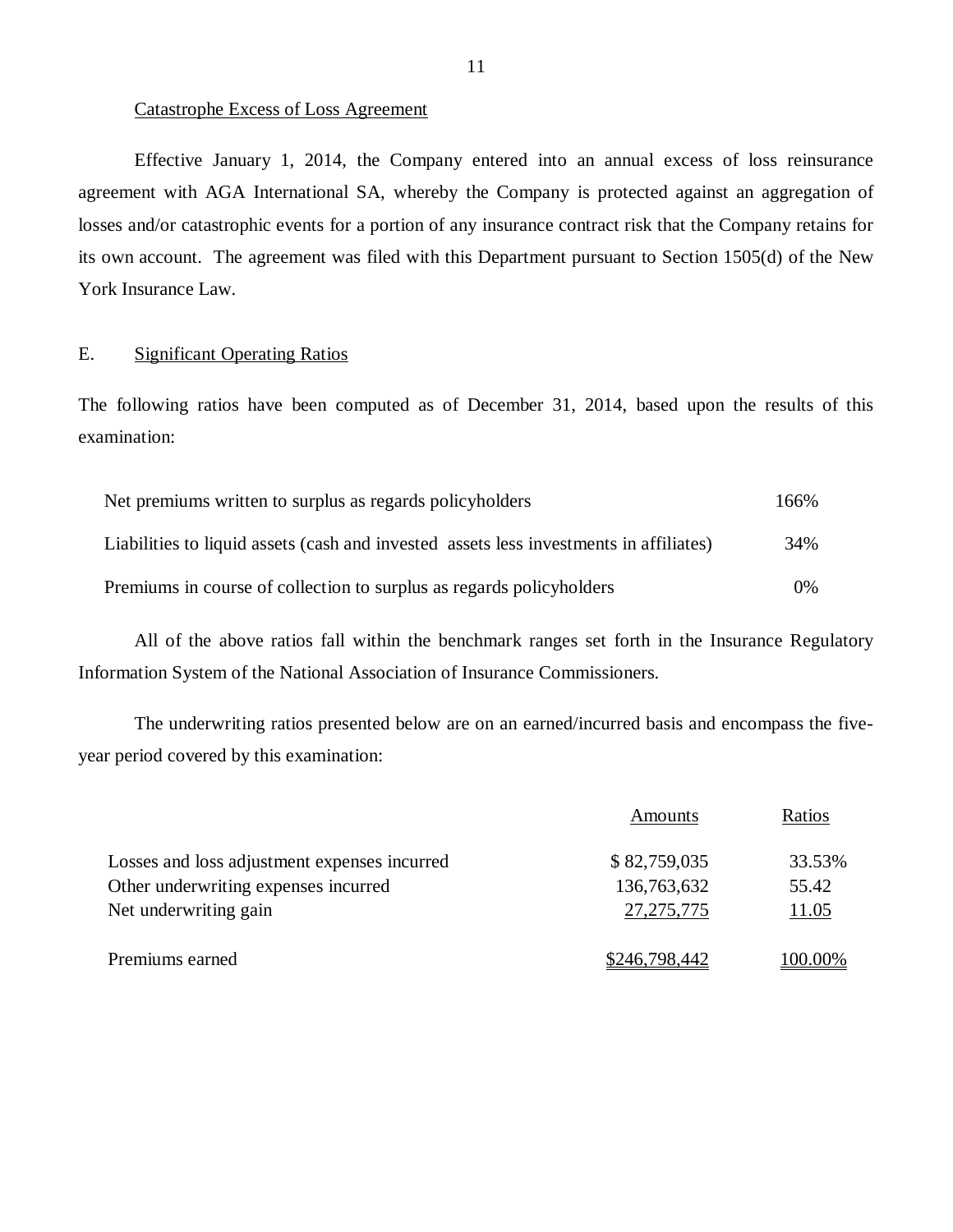### **3. FINANCIAL STATEMENTS**

### A. Balance Sheet

The following shows the assets, liabilities and surplus as regards policyholders as of December 31, 2014 as determined by this examination and as reported by the Company:

| <b>Assets</b>                                                      | <b>Assets</b> | <b>Assets Not</b><br>Admitted | Net Admitted<br>Assets |
|--------------------------------------------------------------------|---------------|-------------------------------|------------------------|
|                                                                    |               |                               |                        |
| <b>Bonds</b>                                                       | \$60,973,599  | \$<br>$\boldsymbol{0}$        | \$60,973,599           |
| Cash, cash equivalents and short-term investments                  | 1,939,946     |                               | 1,939,946              |
| Investment income due and accrued                                  | 302,784       |                               | 302,784                |
| Amounts recoverable from reinsurers                                | 1,207,624     |                               | 1,207,624              |
| Other amounts receivable under reinsurance                         |               |                               |                        |
| contracts                                                          | 1,663,503     |                               | 1,663,503              |
| Net deferred tax asset                                             | 824,527       | $\theta$                      | 824,527                |
| <b>Total assets</b>                                                | \$66,911,983  | \$<br>$\boldsymbol{0}$        | \$66,911,983           |
| Liabilities, Surplus and Other Funds                               |               |                               |                        |
| Liabilities                                                        |               |                               |                        |
| Losses and loss adjustment expenses                                |               |                               | \$5,197,472            |
| Taxes, licenses and fees (excluding federal and foreign income     |               |                               |                        |
| taxes)                                                             |               |                               | 2,023,632              |
| Current federal and foreign income taxes                           |               |                               | 938,878                |
| Unearned premiums                                                  |               |                               | 10,934,951             |
| Ceded reinsurance premiums payable (net of ceding commissions)     |               |                               | 184,009                |
| Provision for reinsurance                                          |               |                               | 84,832                 |
| Payable to parent, subsidiaries and affiliates                     |               |                               | 1,323,647              |
| Accrued expenses                                                   |               |                               | 284,597                |
| Uncashed drafts and checks that are pending escheatment to a state |               |                               | 508,387                |
| <b>Total liabilities</b>                                           |               |                               | \$21,480,405           |
| <b>Surplus and Other Funds</b>                                     |               |                               |                        |
| Common capital stock                                               |               | \$4,181,500                   |                        |
| Gross paid in and contributed surplus                              |               | 20,425,248                    |                        |
| Unassigned funds (surplus)                                         |               | 20,824,830                    |                        |
| Surplus as regards policyholders                                   |               |                               | 45, 431, 578           |
| Total liabilities, surplus and other funds                         |               |                               | \$66,911,983           |

Note: The Internal Revenue Service audits of the Company's consolidated Federal Income Tax returns covering tax years 2012 and 2013 are currently under examination. The examiner is unaware of any potential exposure of the Company to any tax assessment and no liability has been established herein relative to such contingency.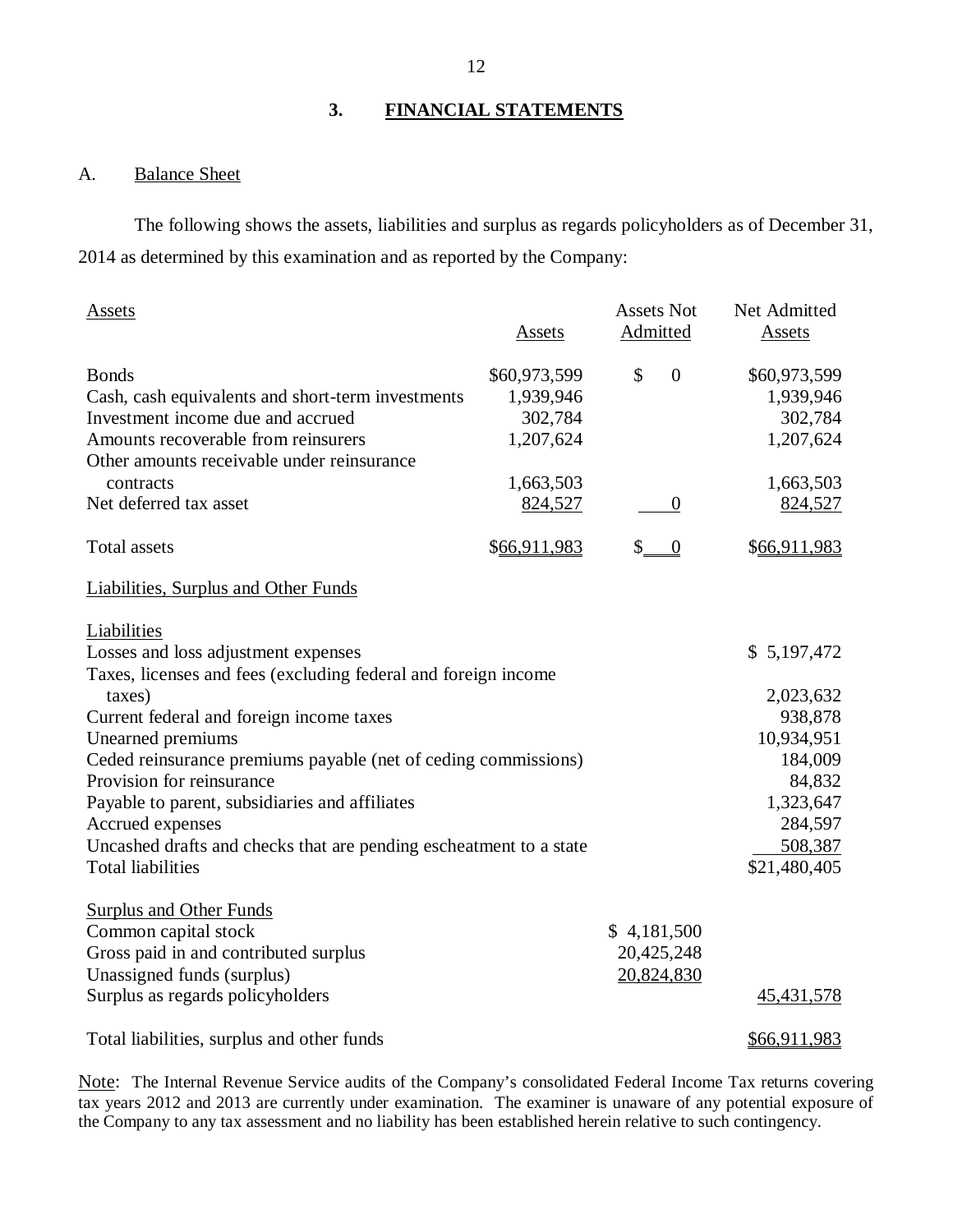## <span id="page-14-0"></span>B. Statement of Income

The net income, for the five-year examination period, was \$19,695,182 as detailed below:

| <b>Underwriting Income</b>                                                                          |                             |               |
|-----------------------------------------------------------------------------------------------------|-----------------------------|---------------|
| Premiums earned                                                                                     |                             | \$246,798,442 |
| Deductions:<br>Losses and loss adjustment expenses incurred<br>Other underwriting expenses incurred | \$82,759,035<br>136,763,632 |               |
| Total underwriting deductions                                                                       |                             | 219,522,667   |
| Net underwriting gain                                                                               |                             | \$27,275,775  |
| <b>Investment Income</b>                                                                            |                             |               |
| Net investment income earned<br>Net realized capital gain                                           | 3,918,947<br>\$<br>139,663  |               |
| Net investment gain                                                                                 |                             | 4,058,610     |
| Other Income                                                                                        |                             |               |
| Interest expense fines                                                                              | (404)                       |               |
| Total other income                                                                                  |                             | (404)         |
| Net income before federal and foreign income taxes                                                  |                             | \$31,333,981  |
| Federal and foreign income taxes incurred                                                           |                             | 11,638,799    |
| Net income                                                                                          |                             | \$19,695,182  |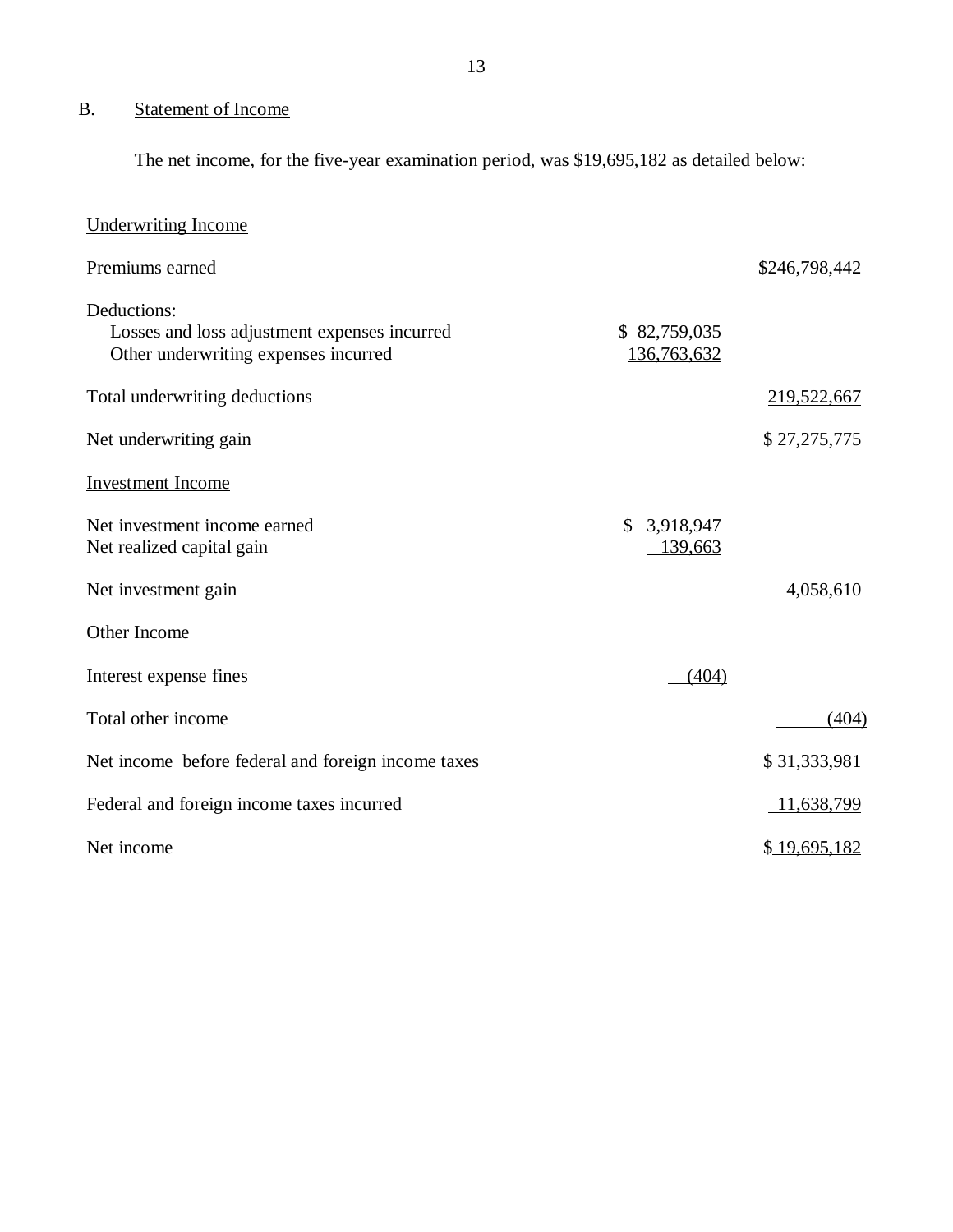## <span id="page-15-0"></span>C. Capital and Surplus Account

Surplus as regards policyholders increased \$32,952,428 during the five-year examination period January 1, 2010 through December 31, 2014, detailed as follows:

| Surplus as regards policyholders per report on<br>examination as of December 31, 2009                                                           |                                                       |                             | \$12,479,150 |
|-------------------------------------------------------------------------------------------------------------------------------------------------|-------------------------------------------------------|-----------------------------|--------------|
|                                                                                                                                                 | Gains in<br><b>Surplus</b>                            | Losses in<br><b>Surplus</b> |              |
| Net income<br>Change in net deferred income tax<br>Change in provision for reinsurance<br>Surplus adjustments paid in<br>Total gains and losses | \$19,695,182<br>642,078<br>12,700,000<br>\$33,037,260 | \$84,832<br>\$8,4832        |              |
| Net increase (decrease) in surplus                                                                                                              |                                                       |                             | 32,952,428   |
| Surplus as regards policyholders per report on<br>examination as of December 31, 2014                                                           |                                                       |                             | \$45.431     |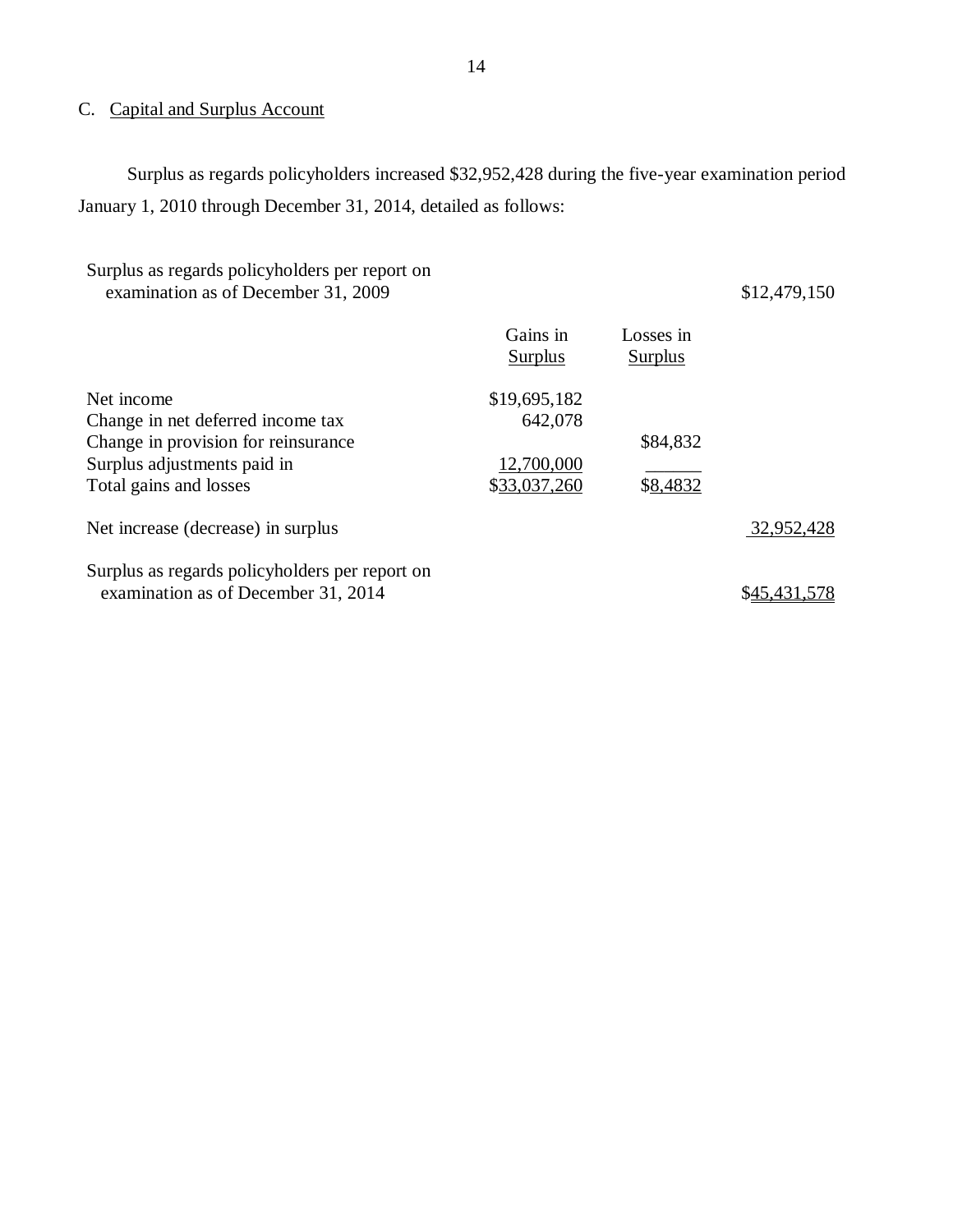#### **4. LOSSES AND LOSS ADJUSTMENT EXPENSES**

The examination liability for the captioned items of \$5,197,472 is the same as reported by the Company as of December 31, 2014. The examination analysis of the loss and loss adjustment expense reserves was conducted in accordance with generally accepted actuarial principles and statutory accounting principles, including SSAP No. 55.

### **5. COMPLIANCE WITH PRIOR REPORT ON EXAMINATION**

The prior report on examination contained three recommendations as follows (page numbers refer to the prior report):

#### ITEM PAGE NO.

#### A. Catastrophe Excess of Loss Agreement

It was recommended that the Company file the group catastrophe excess of loss agreement with the Department pursuant to Section 1505(d)(2) of New York Insurance Law. 12

The Company has complied with this recommendation.

#### B Accounts and Records

i. IRIS Ratio It was recommended that the Company take action that will cause its gross premium written to surplus ratio (IRIS Ratio 1) to not exceed 9 to 1. 13

The Company has complied with this recommendation.

Investment

ii. It was recommended that the Company comply with Section 1409(a) of the New York Insurance Law. 13

The Company has complied with this recommendation.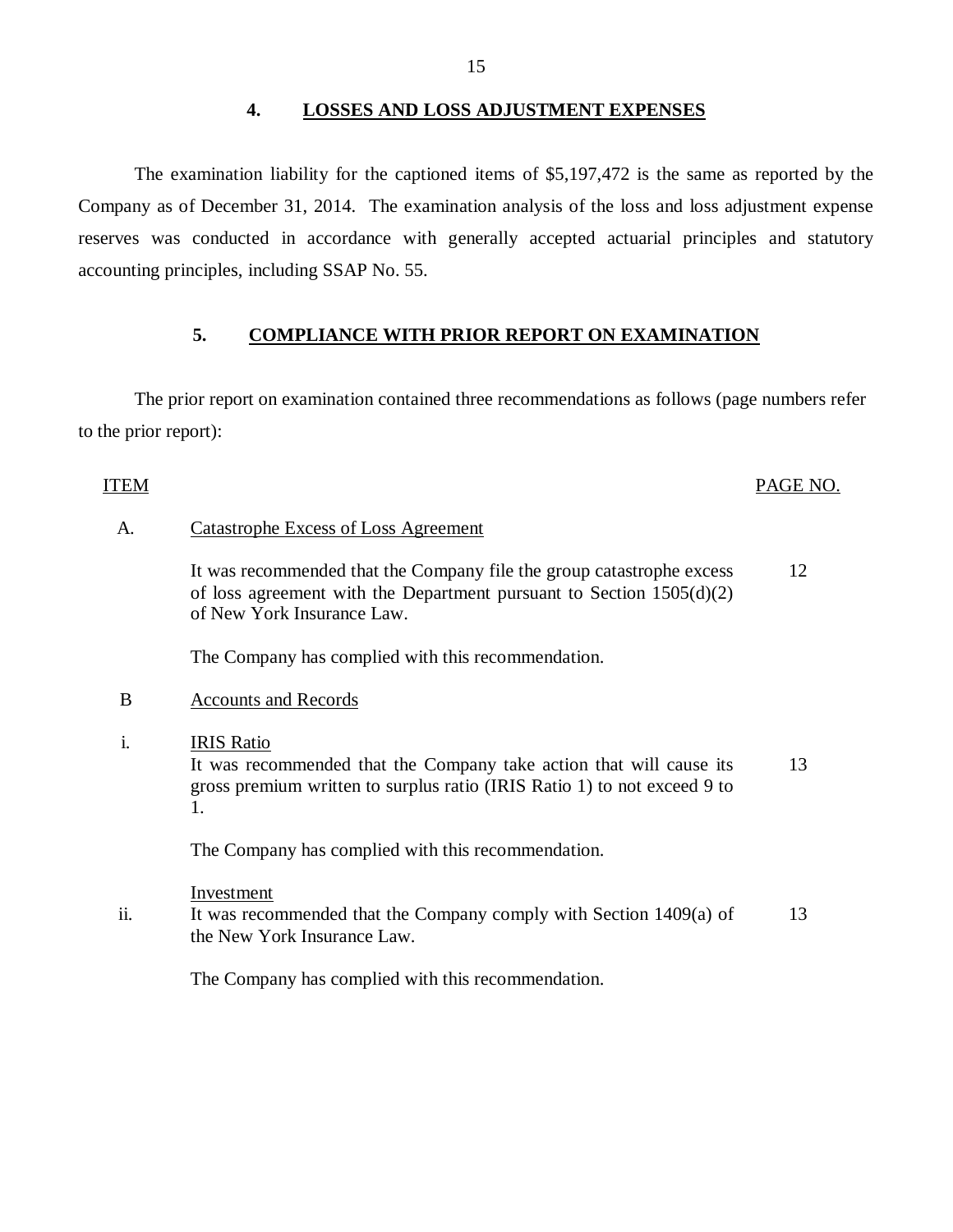## **6. SUMMARY OF COMMENTS AND RECOMMENDATIONS**

<span id="page-17-0"></span>This report contains no comments or recommendations.